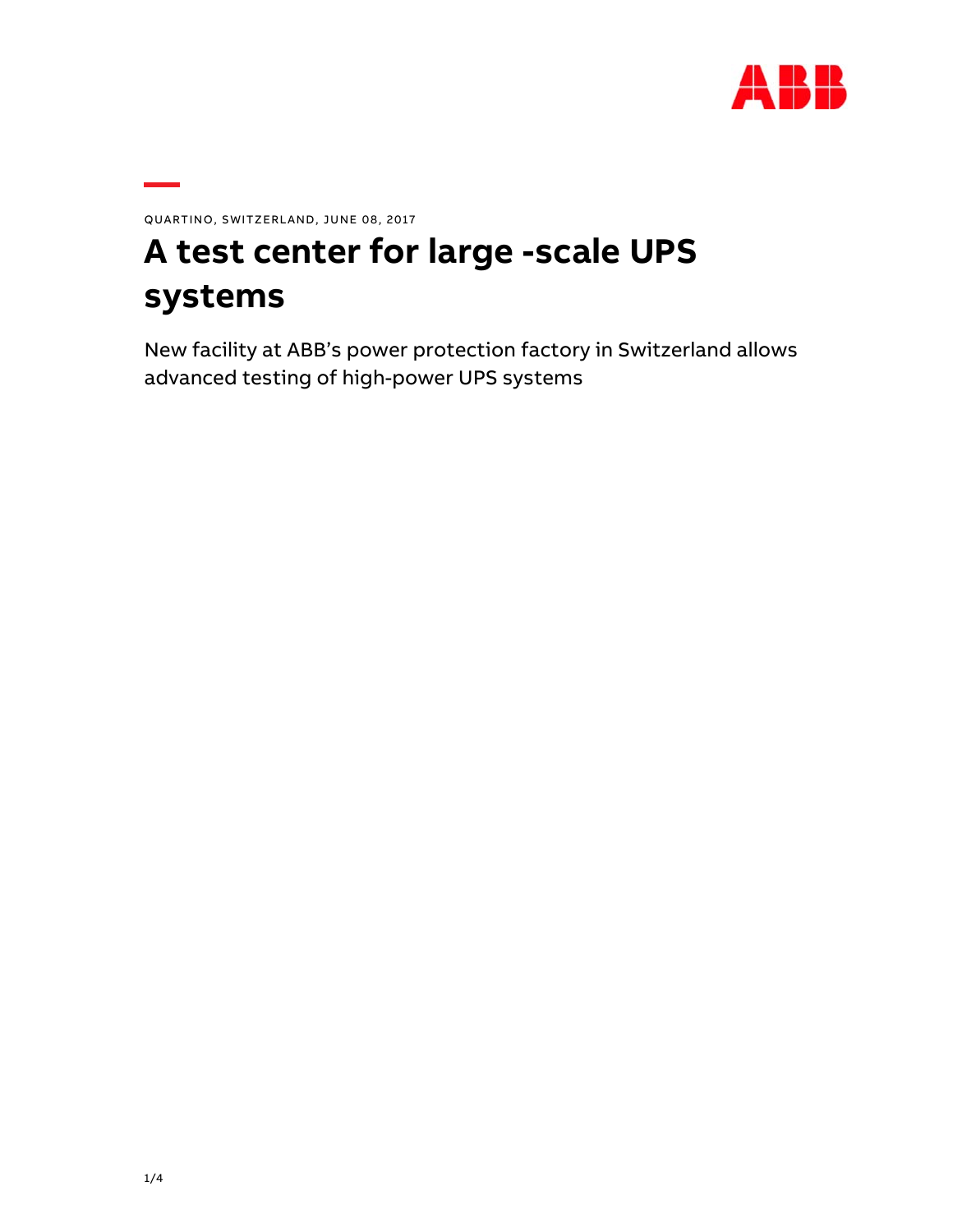

## **A test center for large‐scale UPS systems**

There is a clear trend in the critical power industry for larger scale installations. These large sites need a **bigger power infrastructure – and a bigger uninterruptible power supply (UPS) to match. ABB's comprehensive UPS test facility at its power protection factory in Switzerland can handle the biggest UPS systems around and is dimensioned to accommodate the even larger sizes expected in the future.**

### **A comprehensive test facility**

To make the integration of an ABB UPS into the customer's power infrastructure a smooth and simple operation, the entire UPS configuration – including ancillary system components such as switchgear and static transfer switches – is tested as one integrated unit before it leaves the factory.

ABB's UPS customers are purchasing UPS systems that are far larger than before. For example, data center operators are already at the 2 to 3 MW level and systems beyond 3 MW are beginning to appear. ABB's new UPS facility ensures that these, and future, even larger, UPS systems can be completely tested before delivery.

The most important function of the facility is the customer factory acceptance test (FAT) and the layout has been designed with this in mind. Not only that, but the facility also provides a unique tool for new product development, special product testing and type tests.

### **A full suite of test tools**

ABB's UPS test facility is located in its power protection factory in Switzerland. The center boasts five test stations, each with an AC capability of 800 kW (4 MW total) and a DC capability that can simulate 480 kW of battery power (2.4 MW total).

Real batteries can be used too: the test facility has 200 batteries of 90 Ah each, which provides 10 minutes of autonomy at 500 kW. The batteries can be set up in a one‐ to four‐string configuration, with 40 to 50 batteries per string.

The AC nominal test voltage provided can be 400 VAC (variable to  $-$  30%) or 480 VAC (variable to +10%)  $$ all at 50 or 60 Hz, variable to 35/70 Hz with ±0.5 power factor.

In addition to accommodating testing at 400 VAC, and standard voltages for Europe and other IEC markets, the facility can be adapted to perform tests at 208 VAC and 480 V, typical for the North America area and other UL markets.

This full spectrum of power availability enables even the largest and most varied UPS systems to be fully tested.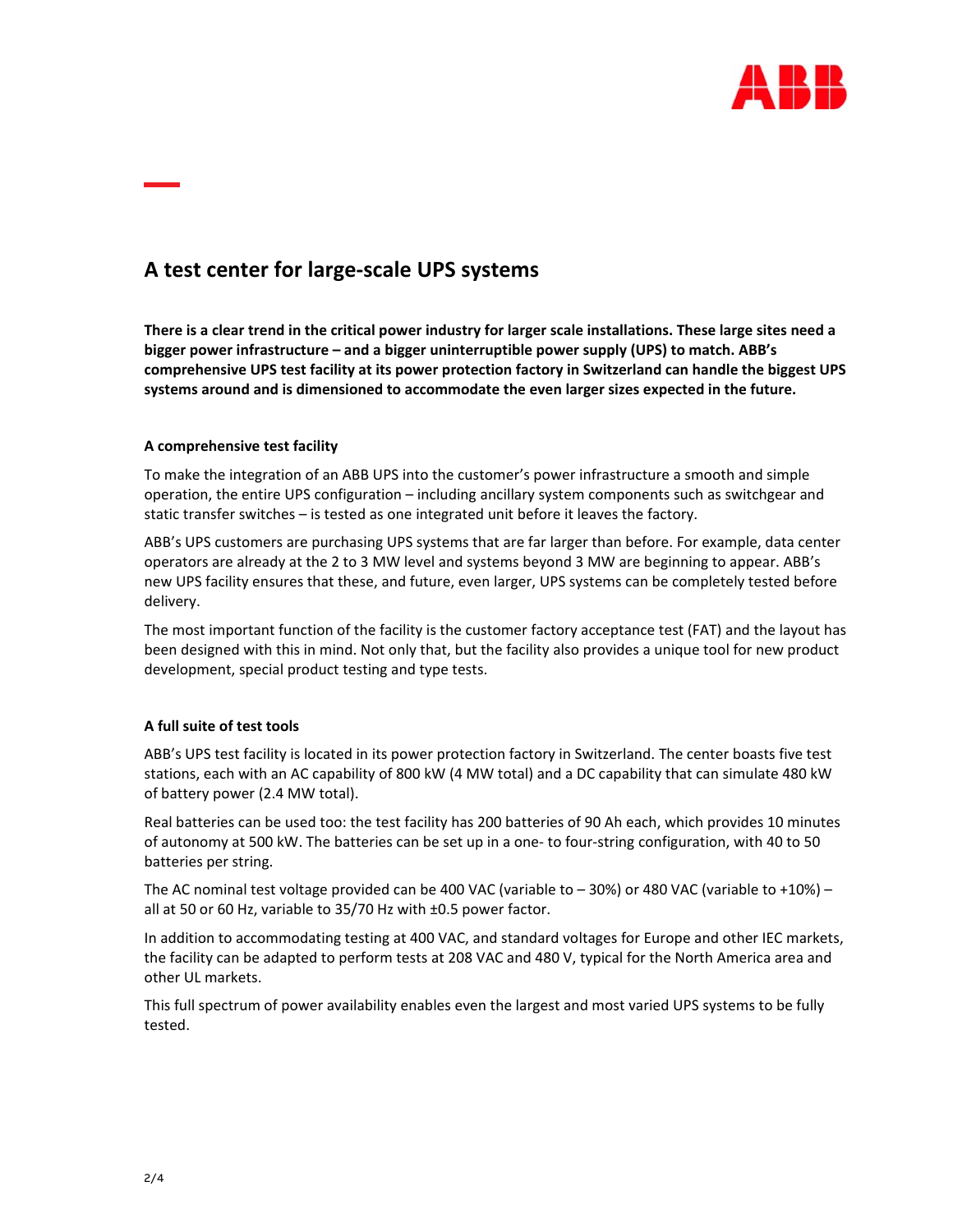

#### **Flexible layout**

The test area is laid out so as to make it easy to test extended UPS systems – including, for example, UPSs, input and output switchgear, power distribution units (PDUs) and static transfer switches (STSs). The facility also features dual input feed for large UPS systems; up to 10 UPS units in one parallel system; and static system bypass module tests up to 5000 A.

There is ample capacity to accommodate future, larger UPS sizes, which enhances ABB's ability to address data center and industry trends to larger‐sized installations.

#### **Test regimes**

Naturally, system requirements differ from customer to customer. To cover all possible customer test requests, a fully comprehensive suite of test procedures is catered for in the test center:

- Visual inspection (quality, safety, labels and markings, etc.)
- $-$  Insulation resistance and ground continuity
- Steady-state tests (input/output stability, harmonics, efficiency, standard nonlinear load, variable cos phi, etc.)
- Dynamic tests (changes of operating mode, step load, overload, fuse clearing, etc.)
- Transformer heat run
- Failure simulations (e.g., over-temperature tripping, battery failure, etc.)
- System tests (load sharing, faulty module isolation, etc.)
- Burn-in test
- Connectivity test
- AC load short-circuit test: individual phases or all together (phase to phase, phase to neutral, etc.)
- AC mains failure test: low‐impedance and high‐impedance mains failure capability
- AC UPS without neutral test: up to 2 x 800 kVA

#### **Witness test experience in comfort and modern ambiance**

ABB places great value on customer participation at every step of the product delivery process, from initial design to final commissioning, and beyond. This is why the ABB UPS test facility includes a fully equipped conference room. In this comfortable location, which has large windows that overlook the test bays, customers and ABB engineers have a safe environment in which they can closely monitor the entire test process. As well as direct visual access, measurements from the test bays are displayed in the conference room.

The test center is right beside the FAT area ‐ where customers participate in the final testing of their products before they are shipped. In case travel is not convenient or the customer wants to share the FAT event with others, the facility is fully equipped with teleconference and video services to allow customer participation in FATs, or any part thereof, from anywhere on the planet. FATs are recorded for future forensic analysis, record keeping and traceability.